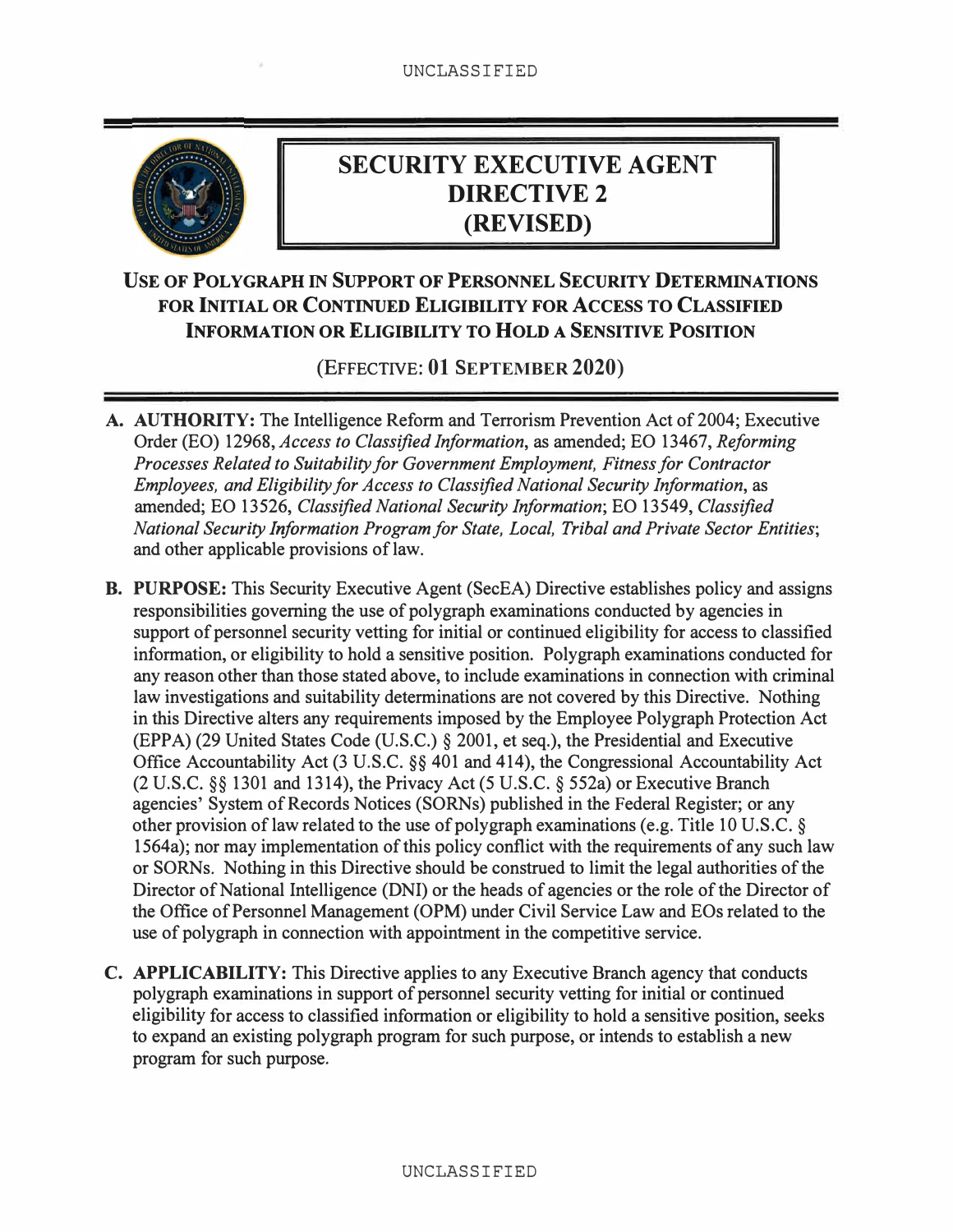- **D. DEFINITIONS:** For the purpose of this Directive, the following definitions apply:
	- 1. "Agency:" Any "Executive Agency" as defined in Section 105 of Title 5, (U.S.C.), including the "military departments", as defined in Section 102 of Title 5, U.S.C., and any other entity within the Executive Branch that comes into possession of classified information or has positions designated as sensitive.
	- 2. "Classified national security information" or "classified information:" Information that has been determined, pursuant to EO 13526, any predecessor or successor order, or the Atomic Energy Act of 1954, as amended, to require protection against unauthorized disclosure.
	- 3. "Counterintelligence Scope Polygraph" (CSP): A polygraph examination that includes counterintelligence (CI) topics concerning involvement in espionage, sabotage, or terrorism, unauthorized disclosure or removal of classified information (including to the media); unauthorized or unreported foreign contacts, and deliberate damage to or malicious misuse of U.S. Government information or defense systems.
	- 4. "Expanded Scope Polygraph" (ESP): A polygraph examination that includes all CI topics of the CSP, as well as the topics of criminal conduct, drug involvement, and falsification of security questionnaires and forms. (The ESP examination has also been referred to as a Full-Scope Polygraph (FSP) or an Expanded-Scope Screening (ESS) examination in some organizations.)
	- 5. "Personnel Security Vetting:" The investigation of an individual in accordance with applicable Federal Investigative Standards, the results of which are evaluated and adjudicated in accordance with applicable adjudicative guidelines to render a determination of the individual's eligibility for initial or continued access to classified information or eligibility to occupy a sensitive position.
	- 6. "Sensitive position:" Any position within or in support of an agency in which the occupant could bring about, by virtue of the nature of the position, a material adverse effect on the national security regardless of whether the occupant has access to classified information, and regardless of whether the occupant is an employee, military service member, or contractor.
	- 7. "Specific Issue Polygraph" (SIP): An examination conducted to address an individual issue of adjudicative concern such as espionage, sabotage, unauthorized disclosure of classified information, criminal conduct, etc. This examination may be used in conjunction with CSP or ESP.

### E. **POLICY:**

1. Agency heads are responsible for establishing and maintaining an effective program to ensure that access to classified information or placement in a sensitive position is clearly consistent with the interests of the national security. When an agency head elects to use the polygraph for personnel security vetting as defined in Section D, this policy will apply, consistent with the EPPA and other applicable laws and regulations.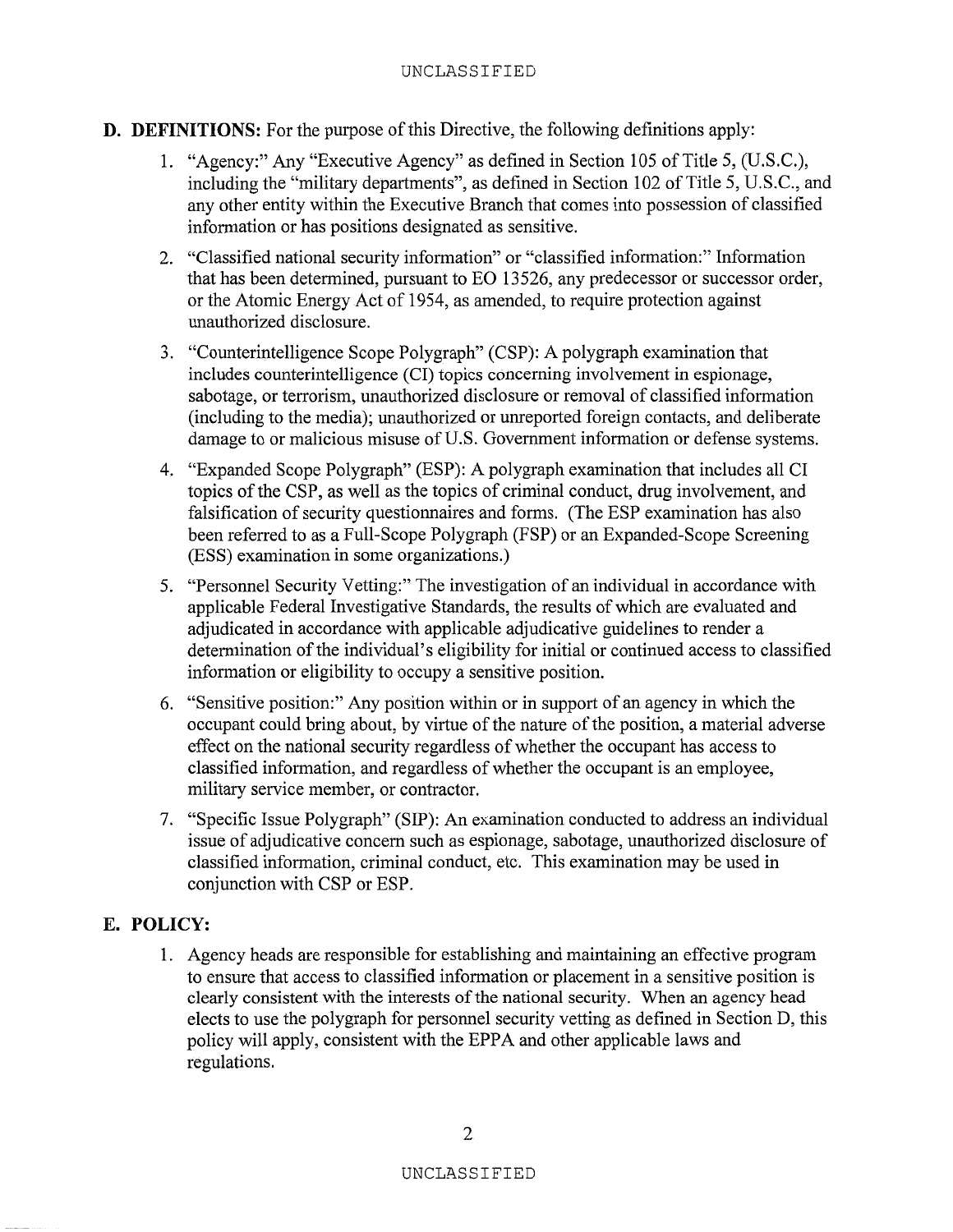#### UNCLASSIFIED

- 2. CSP examinations represent the baseline for the application of polygraph in support of personnel security vetting. Heads of agencies may authorize the use of the CSP for the purposes stated above in Section B when deemed to be in the interest of national security. CSPs may be used in support of determinations of initial eligibility for access to classified information and initial eligibility to hold a sensitive position, thereafter in support of reinvestigations or continuous evaluation, and administered at periodic or aperiodic intervals.
- 3. SecEA and National Center for Credibility Assessment (NCCA) notification is required prior to an agency initiating a program using CSP or ESP examinations in support of personnel security vetting.
- 4. Nothing in this Directive prohibits agencies currently conducting ESP examinations in support of personnel security vetting from continuing to conduct ESP examinations, nor does this Directive alter an agency head's authority to continue an existing CSP program or institute a new CSP or ESP program, consistent with guidance in Section E.3.
- 5. SIP examinations may be conducted to attempt to resolve known or developed information of adjudicative significance.
- 6. An ESP or CSP examination conducted in accordance with this Directive, which is an element of a favorable national security adjudication and is consistent with the type and age of examination required by the receiving agency, shall be reciprocally accepted.
- 7. Heads of agencies shall adhere to the following principles in administering their personnel security polygraph programs:
	- a. Polygraph examination types and their completion dates shall be recorded in either Scattered Castles, the Joint Personnel Adjudication System within the Department of Defense, or the Central Verification System database within U.S. Office of Personnel Management or successor databases, unless authorized by the SecEA to withhold information from the database for national security purposes.
	- b. A signed consent form explaining the purpose and uses of any information disclosed as part of the examination shall be obtained from the examinee prior to each polygraph session.
	- c. Refusal, without reasonable cause (as determined by the agency) to undergo, or failure to cooperate during a polygraph examination or purposeful noncooperation, including confirmed polygraph countermeasures, may result in an additional review and a potential adverse security determination regarding the individual's eligibility for access to classified information or eligibility to hold a sensitive position.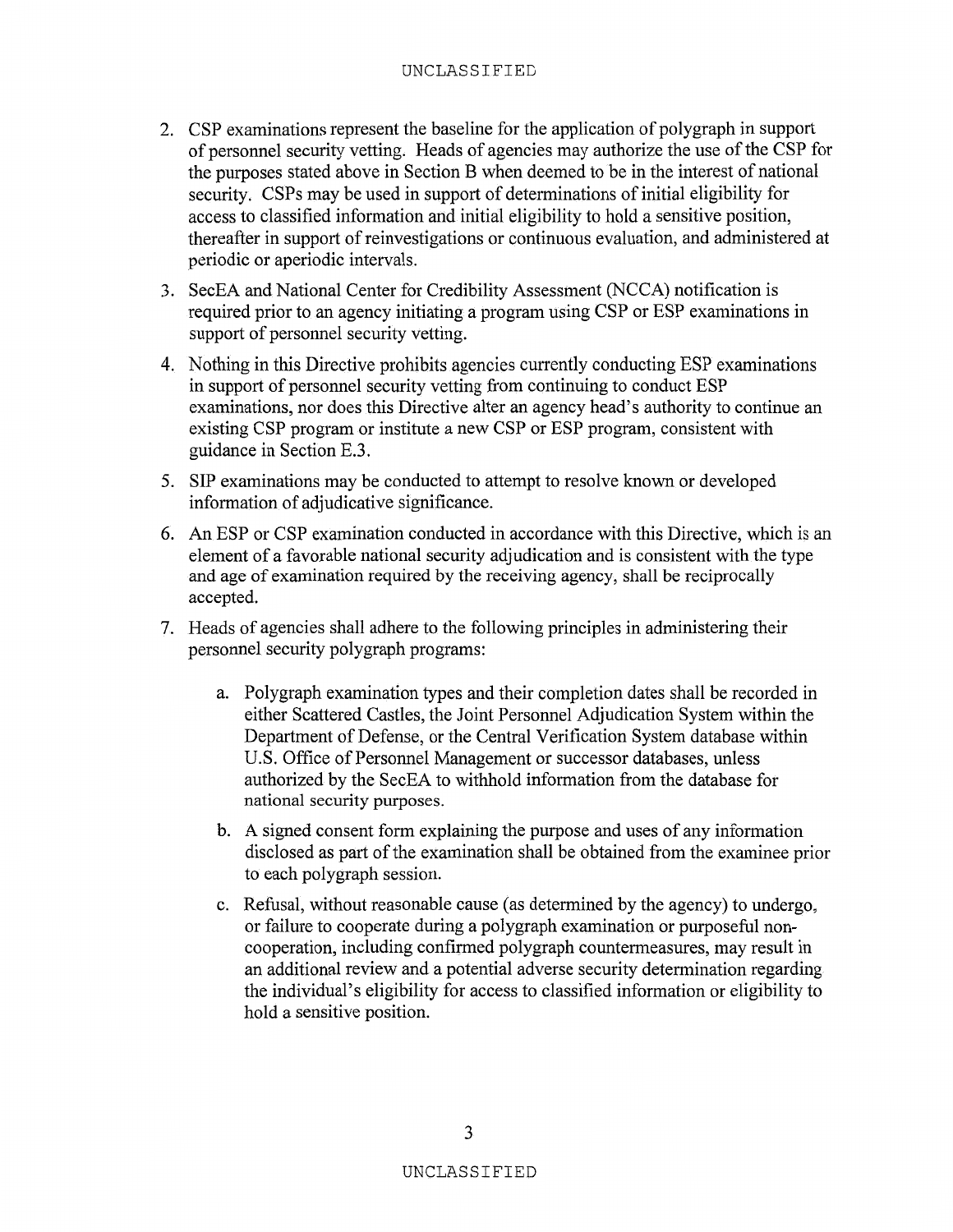- d. Questions used in polygraph examinations, except for technical and diagnostic questions, shall cover the topic areas for the specific type of polygraph as defined in Section D and shall be limited to adjudicatively relevant national security matters.
- e. Agencies conducting polygraph examinations shall act upon and share relevant reported information of law enforcement, security, or CI concern with appropriate law enforcement, security, and CI officials consistent with informed consent pursuant to Section  $E.7$  (b).
- f. All polygraph programs shall include standardized training and educational certification of polygraph examiners to ensure consistency, fair process, and reciprocity. All examiners shall receive initial training from NCCA and undergo educational certification processes as well as advanced or refresher polygraph training as defined by their agency consistent with NCCA standards.
- 8. All polygraph programs shall undergo biennial NCCA quality assurance audits.
- 9. The DNI, as the SecEA, and the Under Secretary of Defense for Intelligence and Security (USD(I&S)) or their designees shall co-chair an advisory board, which shall serve as a forum to support developing and implementing policy related to the use of polygraphs for personnel security vetting. The advisory board shall be coordinated in partnership with USD(I&S) and other agency heads with established personnel security polygraph programs, or their designees.

#### F. **RESPONSIBILITIES:**

- 1. The SecEA shall:
	- a. Establish guidelines and minimum standards for personnel security polygraph programs, and ensure its consistent implementation across agencies.
	- b. Establish the notification and NCCA review process for agencies seeking to initiate a polygraph program using the CSP or ESP.
	- c. Establish the notification process for agencies incorporating an ESP examination into an existing CSP program.
	- d. Coordinate an advisory board in partnership with USD(I&S) and other agency heads with established personnel security polygraph programs, or their designees.
- 2. The NCCA shall serve as the office of primary responsibility for polygraph examiner education and training, continuing education certification, audits of agencies' quality assurance programs against federal standards, and credibility research.
- 3. Heads of agencies shall:
	- a. Notify SecEA and NCCA of their intention to implement a CSP or ESP program, and ensure consistency with NCCA certification, education and training requirements (notification of program expansion is not required).